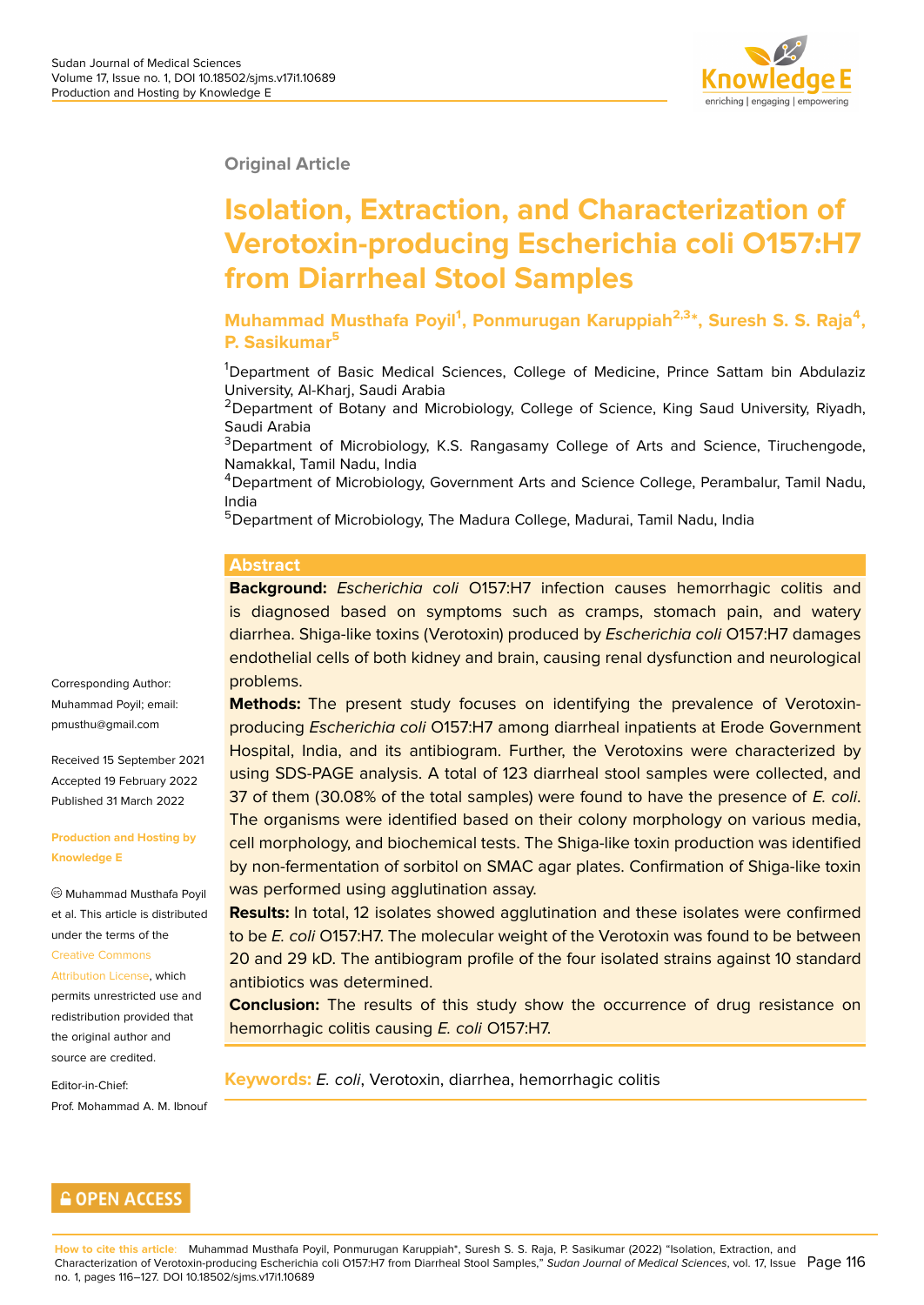### **1. Introduction**

*Escherichia coli* is a predominant pathogenic microorganism that causes various conditions such as urinary tract infections, diarrhea, pneumonia, meningitis, and bacteremia. *Escherichia coli*-synthesizing toxins with a cytolytic effect on Vero cells were primarily termed as Verotoxin-producing *E. coli* (VTEC) [1]. Verotoxin and Shiga toxin were observed to be slightly similar in structures and the Shiga toxin-producing *E. coli* were termed as Shiga toxin-producing *E. coli* (SETC). Among the strains of SETC, the clinically isolated hemorrhagic colitis (HC)-cau[si](#page-9-0)ng serotypes were designated as enterohemorrhagic *E. coli* (EHEC) [2].

The virulent nature of EHEC is due to the bacteriophage-induced Shiga toxin. This toxin regulates diarrhea and HC to hemolytic uremic syndrome (HUS) as well. Stx 1 and Stx 2 are the two types of immunol[og](#page-9-1)ically varied Shiga toxins synthesized in EHEC. Stx 1 was similar to the Shiga toxin synthesized by *Shigella dysenteriae*. Another virulent factor includes an external membrane protein known as intimin, which was found to be vital for colonizing the intestine. Enterohemolysin is encoded by a 60Mda plasmid called p O157. Enterohemolysin functions by lysis of RBC and providing an iron source to the pathogen [3].

The toxin produced by *S. dysenteriae* type 1 that is active on Vero cells is named Shiga toxin; two related toxins produced by *E. coli* O157:H7 are named Shiga-like toxins 1 and 2 (SLT-1 an[d](#page-10-0) SLT-2) or Verotoxins 1 and 2 (VT-1 and VT-2). Shiga toxin and Shigalike toxin (SLT–1) are immunologically, biologically, and structurally closely related or identical. SLT–2 is also biologically (activity on Vero cells) and structurally (A and B subunit structures) related to but differs immunologically from Shiga toxin and SLT-1. The assay on Vero cells seems to be a useful method for their detection [4, 5].

The fecal–oral route was the common method of transmission. Oftentimes, humans are infected through carriers such as animals and fomites. Birds are identified to be evident vectors for transmission. Pathogen outbreaks are mostly related to the consumption of poorly cooked or packaged animal products; in particular ground beef, however, unpasteurized milk and dried meats, alfalfa sprouts, and other infected vegetable products have often triggered epidemics [6].

*Escherichia coli* O157:H7 infection causes HC; this infection is generally diagnosed based on symptoms such as cramp, stomachache, and watery diarrhea accompanied by bloody diarrhea which may be absent in the p[rim](#page-10-1)ary stages and dehydration may be probable. The infection is observed to be self-limiting and lasts about a week in healthy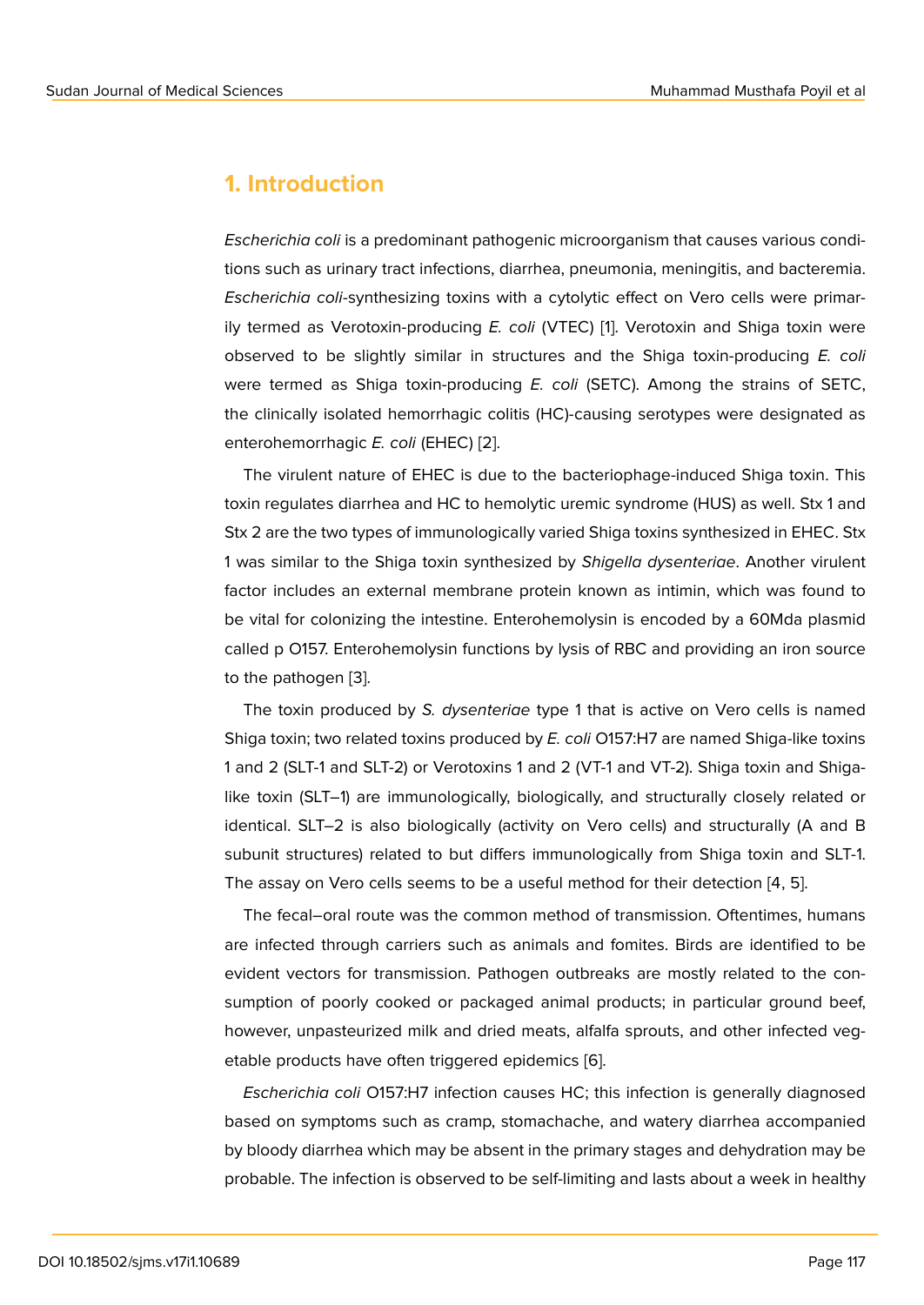adults [7]. Severe complications may occur in a small percentage of cases. Shiga-like toxins (Verotoxin) produced by *E. coli* O157:H7 damages endothelial cells of both kidney and brain, causing renal dysfunction and neurological problems. HUS can occur in 5– 10% of i[nf](#page-10-2)ected patients – generally, the week after the onset of diarrhea and is evaluated by renal dysfunction, which can lead to enduring injury and hemolytic anemia. Severe complications like seizures colonic perforation, hypertension, strokes, pancreatitis, and coma may also be observed. Few patients exhibit lifelong Insulin-dependent diabetes mellitus. Although HUS can impact all age groups, children <10 years old are highly prone to this disease [8].

Therefore, the main objectives of the present study were to find out the occurrence of verotoxin-producing strains of E. coli O157:H7 among diarrheal patients, to perform the antibiogram analysis [of](#page-10-3) the isolated strains, and to characterize them using SDS-PAGE analysis.

### **2. Materials and Methods**

#### **2.1. Sample collection and processing**

A total of 123 human diarrheal stool samples were collected in a sterile wide-mouth container and processed for microbial isolation. Stool samples were collected from inpatients at the Erode Government Hospital, India. The fecal samples were homogenized (10 gm of feces in 100 ml of Trypticase soy broth) immediately after collection from both the infected person and animal [9]. It was incubated for 14 hr in Shaker at 37ºC and then a loop full of culture was plated on MacConkey agar incubated at 37ºC for 24 hr.

#### **2.2. Identification of E. coli**

Presumptive *E. coli* colonies were biochemically confirmed. The biochemical tests performed were oxidase test, indole production test, methyl red test, Voges–Proskauer test, citrate utilization test, Triple Sugar Iron Agar test, Gram's staining and motility analysis. The lactose-fermenting colonies were examined for hemolysis in blood agar, fermentation of lactose in MacConkey agar, and in Eosin methylene blue agar.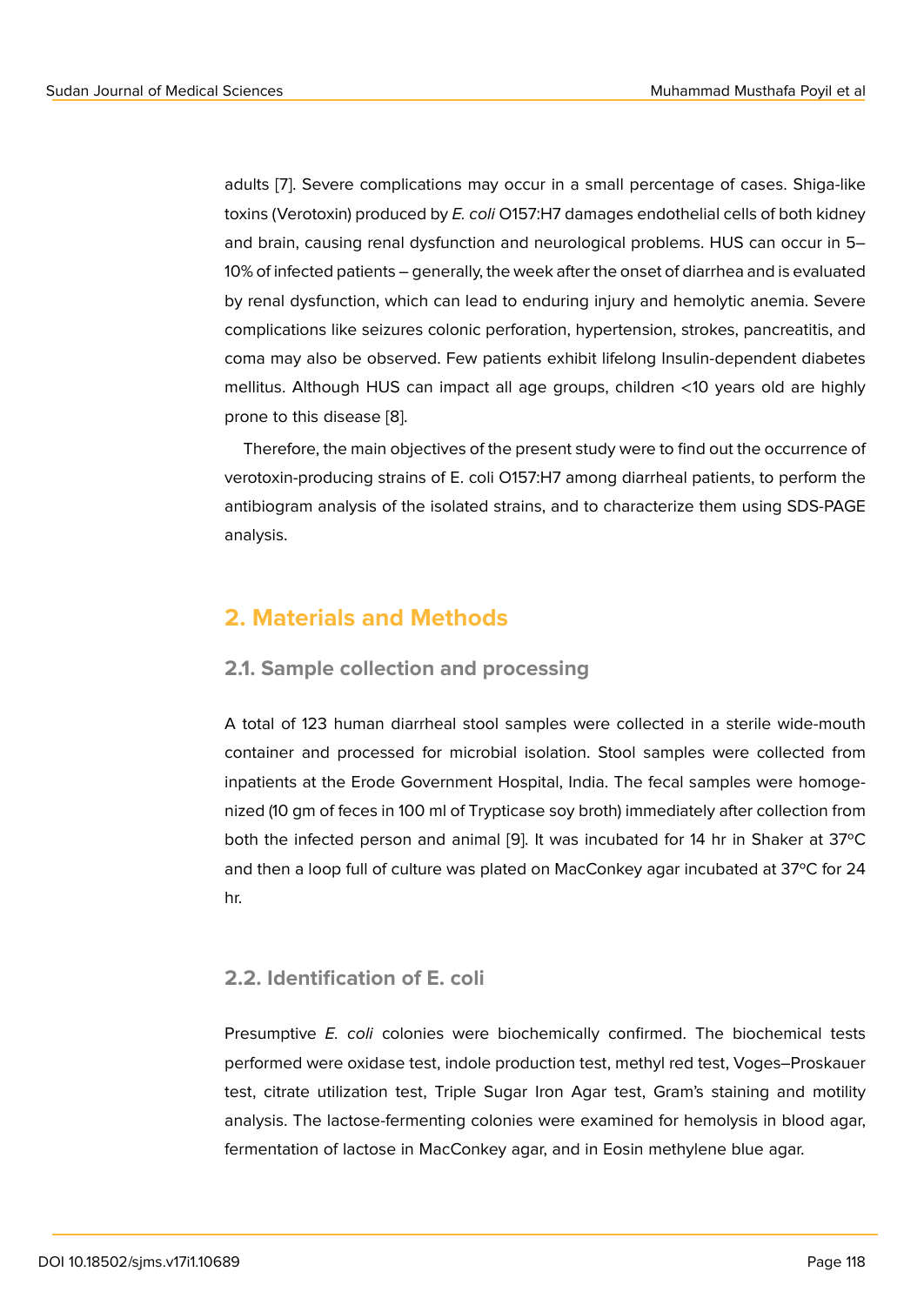#### **2.3. Antibiotic susceptibility test**

The culture was tested against 13 antibiotics. The antibiotics were Ampicillin, Amoxicillin, Ciprofloxacin, Chloramphenicol, Gentamicin, Kanamycin, Neomycin, Nalidixic acid, Penicillin-G, Polymyxin-B, Rifampicin, Streptomycin, and Tetracycline

#### **2.4. Preliminary confirmation of Shiga-like toxin-producing E. coli**

The confirmed *E. coli* colonies were plated on sorbitol MacConkey agar (SMAC) by using the streak plate technique to confirm the Shiga-like toxin-producing *E. coli.* After plating, the plates were incubated at 37ºC for 24 hr [10].

### **2.5. Serotyping for conformation of Shi[ga](#page-10-4)-like toxin-producing E. coli**

*Escherichia coli* O and H antigens were investigated based on standard protocols. Agglutination assay was performed on glass slides by adding a drop (20  $\mu$ l) of antiserum in PBS with a loop full of bacteria. Agglutination reactions were examined within a few seconds. Bacterial culture in 1 drop of PBS was used as control. Agglutination reactions were evaluated by live bacterial cultures, and confirmation tests were repeatedly performed by heating the bacterial cultures for 1 hr at 100ºC.

#### **2.6. Production of Verotoxin/Shiga-like toxin by E. coli**

Cultures were oxygenated to the maximum by aeration and vigorous agitation at 300 rpm on a rotatory shaker for higher toxin production. After this, 1 ml of culture was transported to modified Syncase Broth (MSB) [11] for the detection and purification of the toxin. To 50 ml of the stock solution, 5 ml of 2% (W/V) glucose and 0.04% of tryptophan were added.

#### **2.7. Extraction of Shiga-like toxins**

The supernatant from overnight cultures was taken. Seventy percent ammonium sulfate solution was added and incubated overnight for precipitation. The pellet was suspended in 250 ml of 10 mm Tris HCl (pH  $-$  7.4) and centrifuged at 11,950 rpm at 4 $\degree$ C. The final cell pellet was resuspended in 10 ml of 10 mM Tris HCl (pH – 7.4) and dialyzed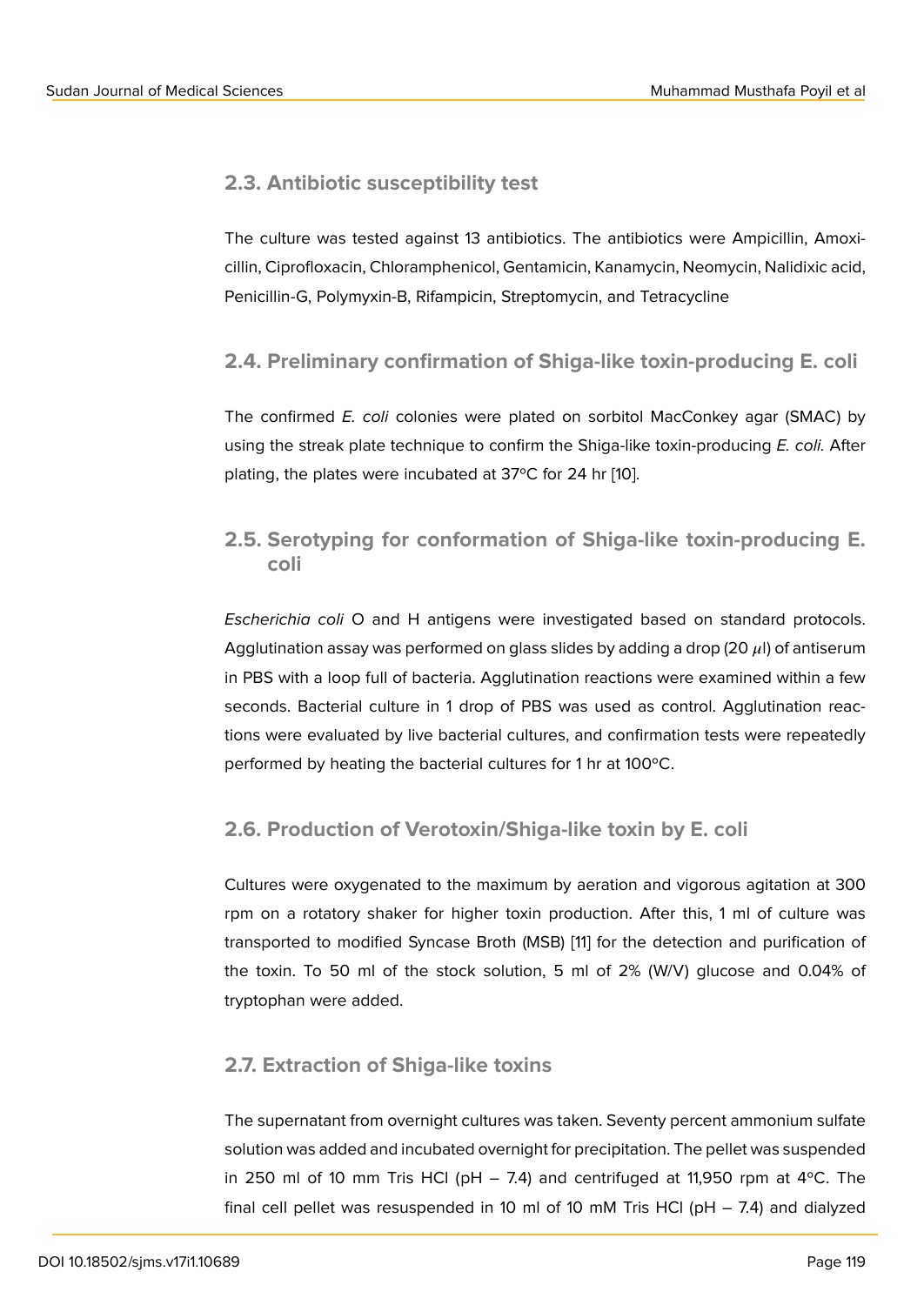

**Figure 1**: Identification of Verotoxin-producing *E. coli* O157:H7 in Sorbiltol MacConkey agar (SMAC) plates.

extensively against 10 mM Tris ( $pH - 7.4$ ) for at least 24 hr. The dialyzed ammonium sulfate precipitate was characterized using SDS – PAGE to determine the molecular weight of the extracted toxin.

### **3. Results**

#### **3.1. Isolation and identification of E. coli**

A total of 123 samples were collected both from the diarrheal stool. Bacteria that produce Verotoxin were isolated by using enrichment culture method followed by streak plate method by using trypticase soy agar medium. In the present study, over 37 serotypes (30.08%) of *E. coli* were isolated and the colonies on agar medium were analyzed based on their colony morphology, cell morphology, and biochemical tests.

In biochemical tests, the isolates were observed to be gram-negative rods, motile. Tryptophan was breaking down by the production of indole. Methyl red was produced. Citrate was not utilized and the result of Voges–Proskauer test was negative. Oxidase was produced. And almost all the sugars were fermented by this organism such as glucose, lactose, mannitol, and mannose, and it produced negative results in the urease test. The results are presented in Table 1. On comparing the results with Bergey's Manual of Determinative Bacteriology, the isolate was identified as *E. coli*. Most strains ferment lactose and thus grow as smooth, glossy, pink colonies on MacConkey agar and produce a clear zone of hemolysis on the blood agar medium. They produce greenish metallic sheen on Eosin Methylene Blue agar.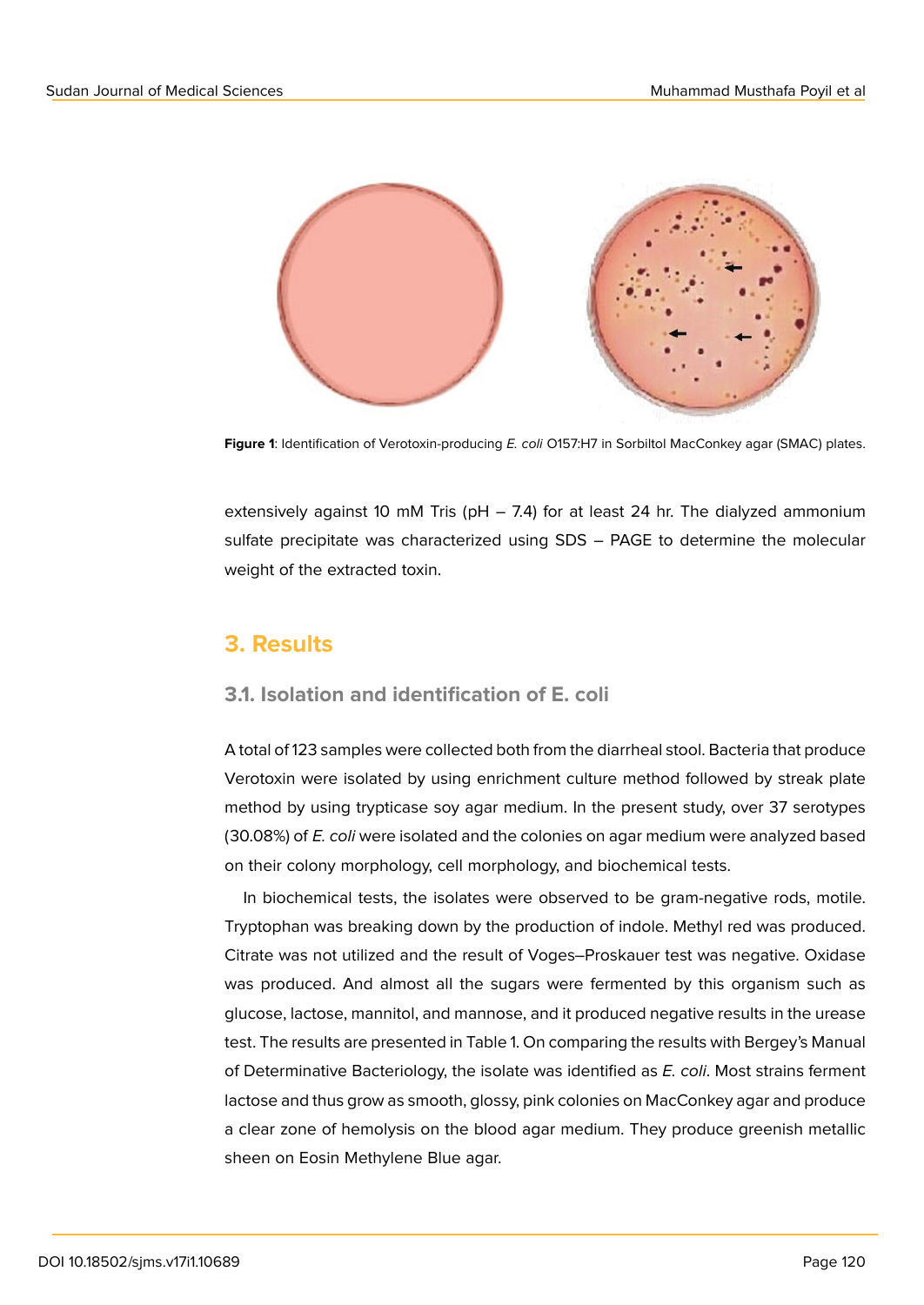| <b>Biochemical test</b>           | <b>Results</b>                 |
|-----------------------------------|--------------------------------|
| Gram staining                     | G (–)ve                        |
| Motility test                     | $\ddot{}$                      |
| Indole Production test            | $^{+}$                         |
| Methyl red test                   | $^{+}$                         |
| Voges-Proskauer test              |                                |
| Citrate utilization test          |                                |
| Oxidase test                      |                                |
| <b>TSI test</b>                   | A/A                            |
| $H2S$ production test             |                                |
| Glucose fermentation test         |                                |
| Lactose fermentation test         | $\ddot{}$                      |
| <b>Mannitol fermentation test</b> | $^{+}$                         |
| Maltose fermentation test         | $^{+}$                         |
| <b>Urease Test</b>                |                                |
| Sorbitol fermentation test        | $S_{+} = V_{-}; S_{-} = V_{+}$ |

Table 1: Biochemical characterization.

+: positive; –: negative; V–: Verotoxin negative; V+: Verotoxin positive.

| <b>Bacterial</b><br>isolates | Antibiotics <sup>5</sup> /Zone of inhibition |              |              |              |              |              |                   |             |             |             |              |              |              |
|------------------------------|----------------------------------------------|--------------|--------------|--------------|--------------|--------------|-------------------|-------------|-------------|-------------|--------------|--------------|--------------|
|                              | A                                            | Ac           | Cf           | С            | G            | Κ            | N                 | Na          | P           | Pb          | R            | s            |              |
| A <sub>1</sub>               | 17.00<br>(S)                                 | 18.00<br>(S) | 21.00<br>(S) | 11.00<br>(R) | 18.00<br>(S) | 18.00<br>(S) | 13.00(I)          | 0.00<br>(R) | 0.00<br>(R) | 0.00<br>(R) | 10.00<br>(S) | 13.00(I)     | 17.00 (I)    |
| A2                           | 15.00<br>(1)                                 | 10.00<br>(R) | 16.00(I)     | 15.00        | 17.00<br>(S) | 13.00<br>(R) | 17.00<br>(S)      | 9.00(R)     | 0.00<br>(R) | 0.00<br>(R) | 9.00(S)      | 13.00(I)     | 10.00<br>(R) |
| A3                           | 17.00<br>(S)                                 | 19.00<br>(R) | 19.00(I)     | 21.00<br>(S) | 17.00<br>(S) | 14.00(I)     | 15.00<br>$^{(1)}$ | 0.00<br>(R) | 0.00<br>(R) | 0.00<br>(R) | 11.00<br>(S) | 17.00<br>(S) | 10.00<br>(R) |
| A <sub>4</sub>               | 17.00<br>(S)                                 | 19.00<br>(S) | 20.00<br>(S) | 12.00<br>(R) | 19.00<br>(S) | 17.00(S)     | 14.00(I)          | 0.00<br>(R) | 0.00<br>(R) | 0.00<br>(R) | 10.00<br>(S) | 18.00<br>(S) | 12.00<br>(R) |

TABLE 2: Antibiotic susceptibility.

<sup>s</sup>A: Ampicillin; Ac: Amoxicillin; Cf: Ciprofloxacin; C: Chloramphenicol; G: Gentamicin; K: Kanamycin; N: Neomycin; Na: Nalidixic<br>acid; P: Penicillin-G; Pb: Polymyxin-B; R: Rifampicin; S: Streptomycin; T: Tetracycline.



**Figure 2**: Occurrence of *E. coli* O157:H7 in human diarrheal samples.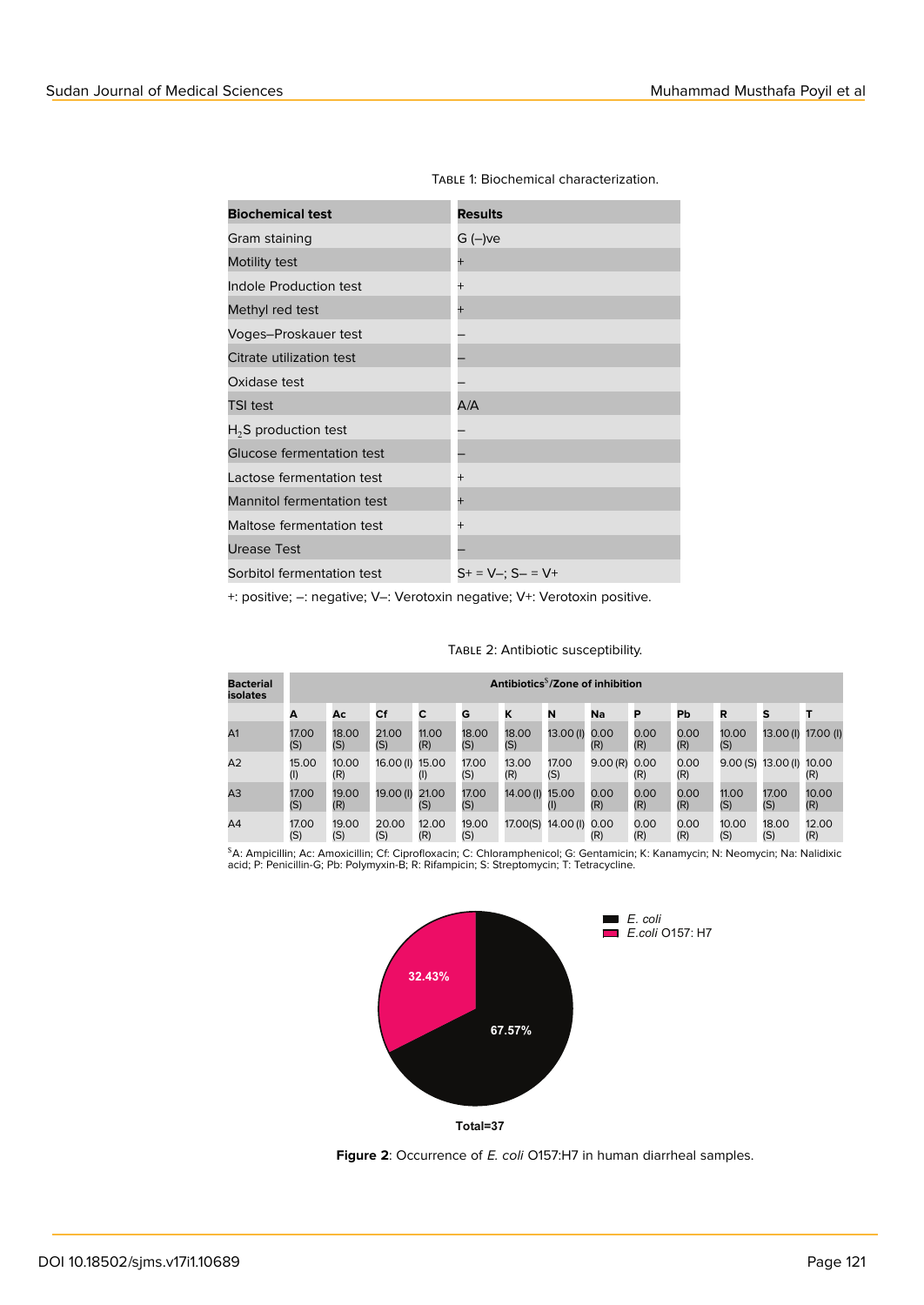

Lane 1 : Protein molecular size marker Lane 2: Verotoxin in LB broth Lane 3: Verotoxin in MSB

**Figure 3**: SDS-PAGE analysis of Verotoxin.

#### **3.2. Preliminary confirmation of Shiga-like toxin-producing E. coli**

After incubation for 24 hr, the small, pale yellow colored (Negative), round colonies appeared on the sorbitol MacConkey agar medium. While the non-Verotoxin-producing *E. coli* ferment sorbitol and produce pink-colored colonies, Verotoxin-producing *E. coli* fail to ferment sorbitol and produce white-colored colonies.

In this study, all 37 isolates were Verotoxin-positive and failed to ferment sorbitol. The colonies of this isolated strain on SMAC medium were colorless which permits presumptive identification of this organism (Figure **1**). All *E. coli* O157:H7 strains identified to date have been observed to produce Verotoxin and do not ferment sorbitol [10].

#### **3.3. Confirmation of Shiga-like toxin-producing E. coli**

Thirty-seven isolates were further tested according to the standard procedures of serotyping; of them, twelve isolates were confirmed as O157 and H7 (Figure **2**). Agglutination results show that antibody typing reagent supports the required sensitivity and specificity for identifying the *E. coli* serotype O 157:H7.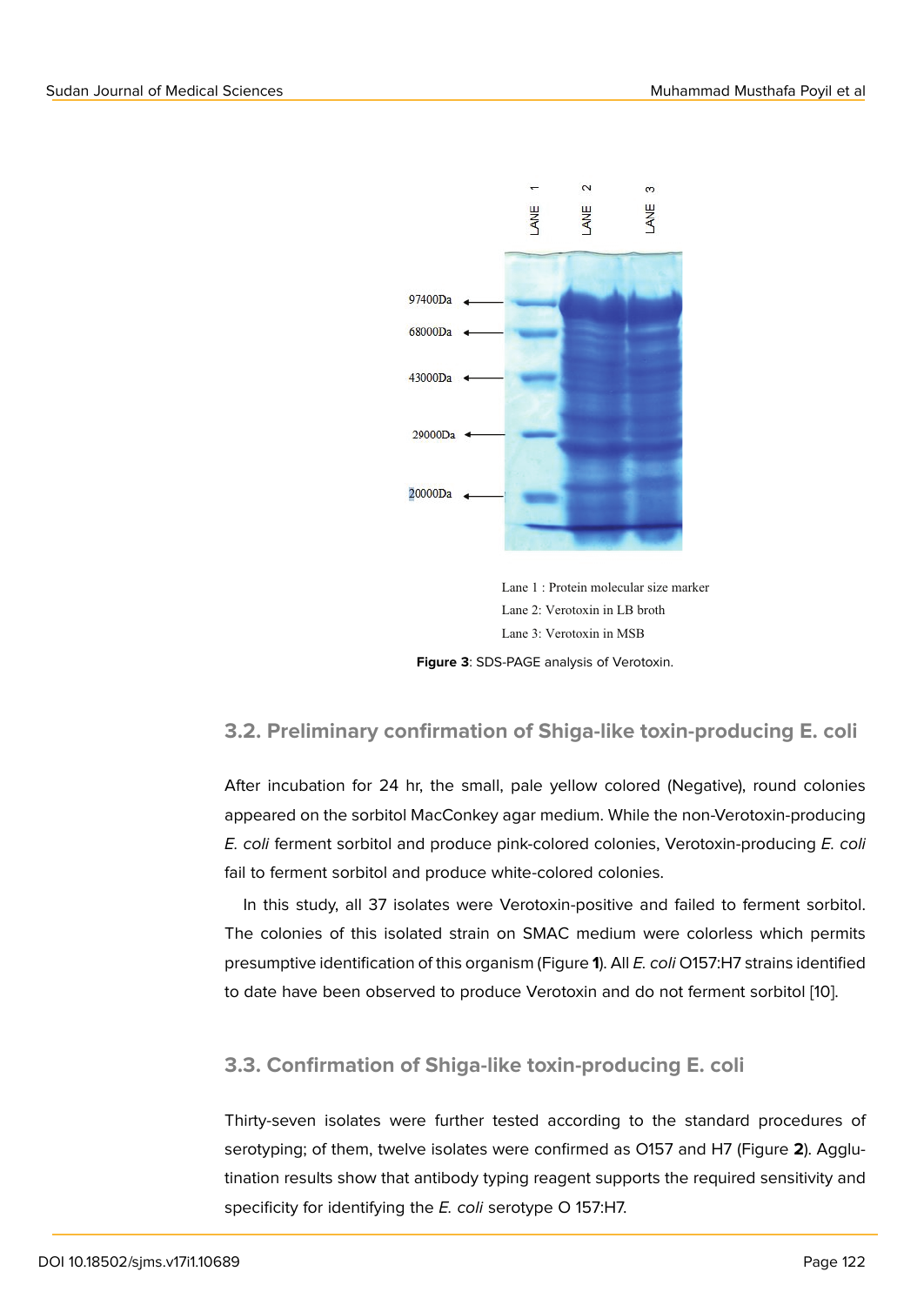#### **3.4. Characterization of Shiga-like toxin**

The Shiga-like toxin was produced with the use of MSB and it was extracted by ammonium sulfate precipitation method. The protein was extracted from *E. coli* which are isolated from animal and human fecal samples. The molecular weight of the protein was between 20,000 and 29,000 Da (Figure **3**). On comparing to LB broth, the band which was observed in MSB gave a better result [12].

#### **3.5. Antibiotic susceptibility test**

The four isolated strains were subjected to antibiogram analysis against 10 antibiotics. After incubation, the results were noted. The size of the zone was compared with the Zone size-interpretative chart (Table 2).

### **4. Discussion**

A cross-sectional study observed that the major pathogenic organism causing the disease was *E. coli* O157:H7, a species that was not previously reported as a human pathogen. Since then, *E. coli* O157:H7 has caused large food-borne outbreak infections worldwide. The center for disease control and prevention (CDC) has recently identified that *E. coli* O157:H7 is the fourth most predominant diarrhea-causing bacteria next to *Campylobacter* sp., *Salmonella* sp., and *Shigella* sp. This pathogen is a gram-negative motile rods belonging to the family of Enterobacteriaceae and was the primary reason for the HC in humans. *Escherichia coli* O157:H7 infection occurs globally and *E. coli* O157:H7 remains to be viable for more than three months in feces and soil, and infections can occur from weeks to months in widely used acidic foods such as mayonnaise, sausage, apple cider, and cheddar even at refrigeration temperature [13]. Thus, the present study concentrates on the identification of *E. coli* O157:H7 from diarrheal stool samples. Of the 123 samples, strains from 37 samples were found to have *E. coli*. *Escherichia coli* was confirmed by colony morphology on various media a[nd](#page-10-5) produced green metallic sheen on EMB agar plates. Further, it was confirmed by several biochemical tests. The Shiga-like toxin production was identified by non-fermentation of sorbitol on SMAC agar plates. Confirmation of Shiga-like toxin was performed using agglutination assay. Twelve isolates showed agglutination and these isolates were confirmed to be *E. coli* O157:H7.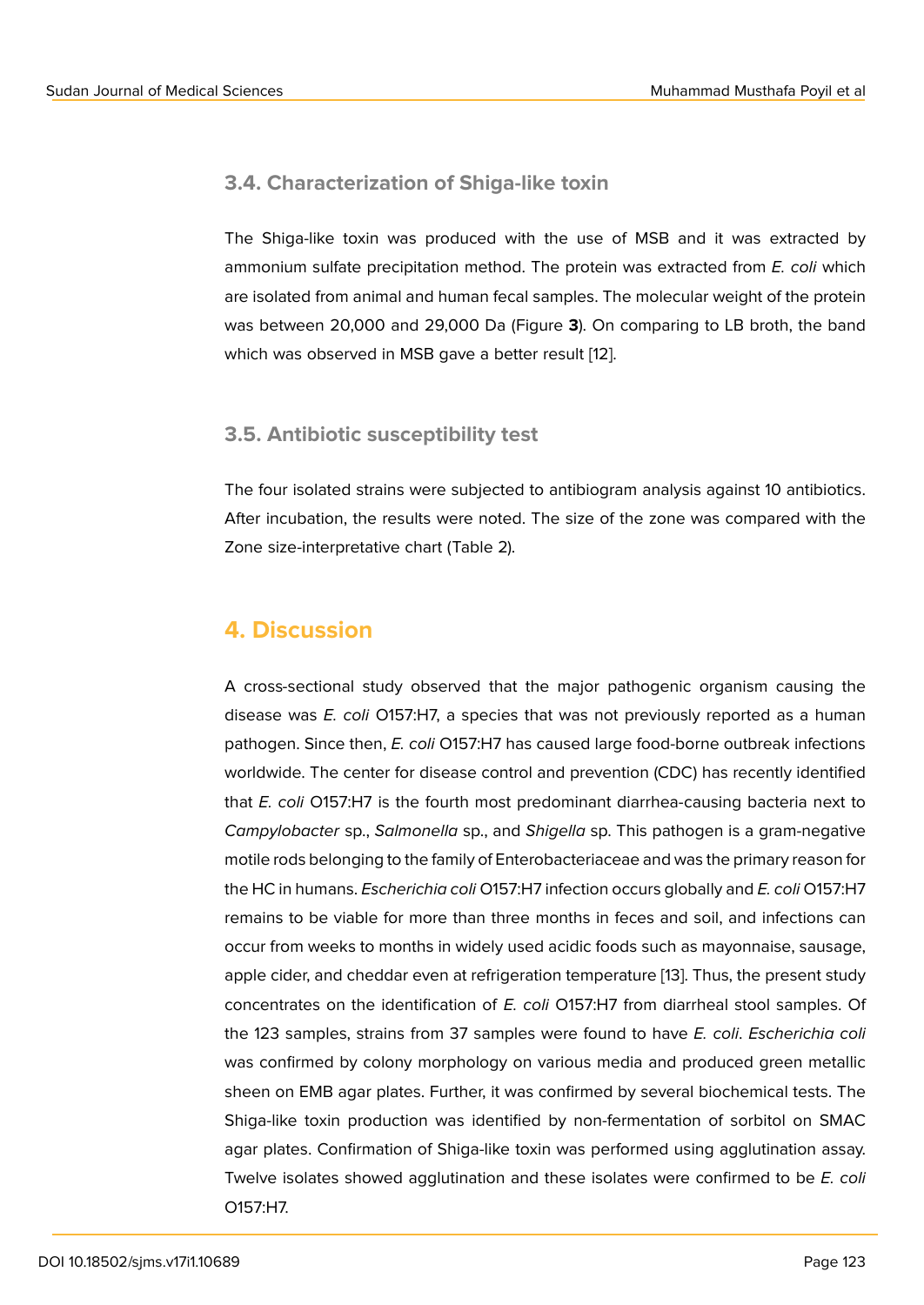*Escherichia coli* O157:H7 has been reported in domestic animals like cattle, sheep, goats, pigs, dogs, and poultry. Cattle are the major reservoir for the pathogen and young animals shed *E. coli* in the fecal. Pathogens in feces can remain for weeks to months and can also be intermittent. Many types of STEC other than O157:H7 have been observed more commonly in cattle and most predominantly in fecal samples [14]. Similar results were observed for sheep and goats which carry other strains of STEC [15]. These observations denote that few STEC strains are mutated for colonizing the intestinal layer of their animal hosts and remain permanently for several years [16].

The effect of Shiga toxin and Shiga-like toxin 2 has been observed to differ from cell [typ](#page-11-0)e due to the Gb $_3$  receptors, which is present in certain tissues like sensory neuron and renal cell. In such cells, the concentration of receptor and interaction was re[gu](#page-11-1)lated by factors like tumor necrosis factor (TNF), interleukins, and fatty acid content of the membranes. Shiga-like toxin and Shiga-like toxin 2 differ in their effects on different tissues. Moreover, both two types have been shown to induce cell death. Shiga-like toxins were characterized by SDS-PAGE analysis [17]. The strains were cultivated in MSB and supernatants were subjected to ammonium sulfate precipitation and dialysis. The purified proteins were characterized using SDS-PAGE analysis. The molecular weight of the toxins was found to be between 20 and 2[9 k](#page-11-2)Da.

Such toxins have several interesting effects at the cellular level. Once the Shiga-like toxins have been enclosed, it is invariably transported through the Golgi apparatus to the rough endoplasmic reticulum where ribosomes are their major targets. The Shiga-like toxin also inhibits protein synthesis and regulates cytokines such as Il-1, Il-6, and Il-8. The Shiga-like toxin is also observed to express TNF-7, inducing F-acting de-polymerization and activating α kinase. Recent studies have shown that Shiga-like toxin is cytotoxic for primary cultures of human colonic cells. Shiga toxin can induce vascular cellular damage, as capillary lesions observed in hemolytic-uremic syndrome resemble those found in cerebral vessels of animals administered with these toxins [17, 18]. Further from the antibiogram analysis, the strains were found to be resistant to most of the commonly used antibiotics. This indicates the occurrence of drug resistance in Verotoxin-producing *E. coli* O157:H7.

### **5. Conclusion**

A total of 123 samples were collected both from diarrheal stools and strains from 37 samples (43.02%) were found to be *E. coli*. The organisms were identified based on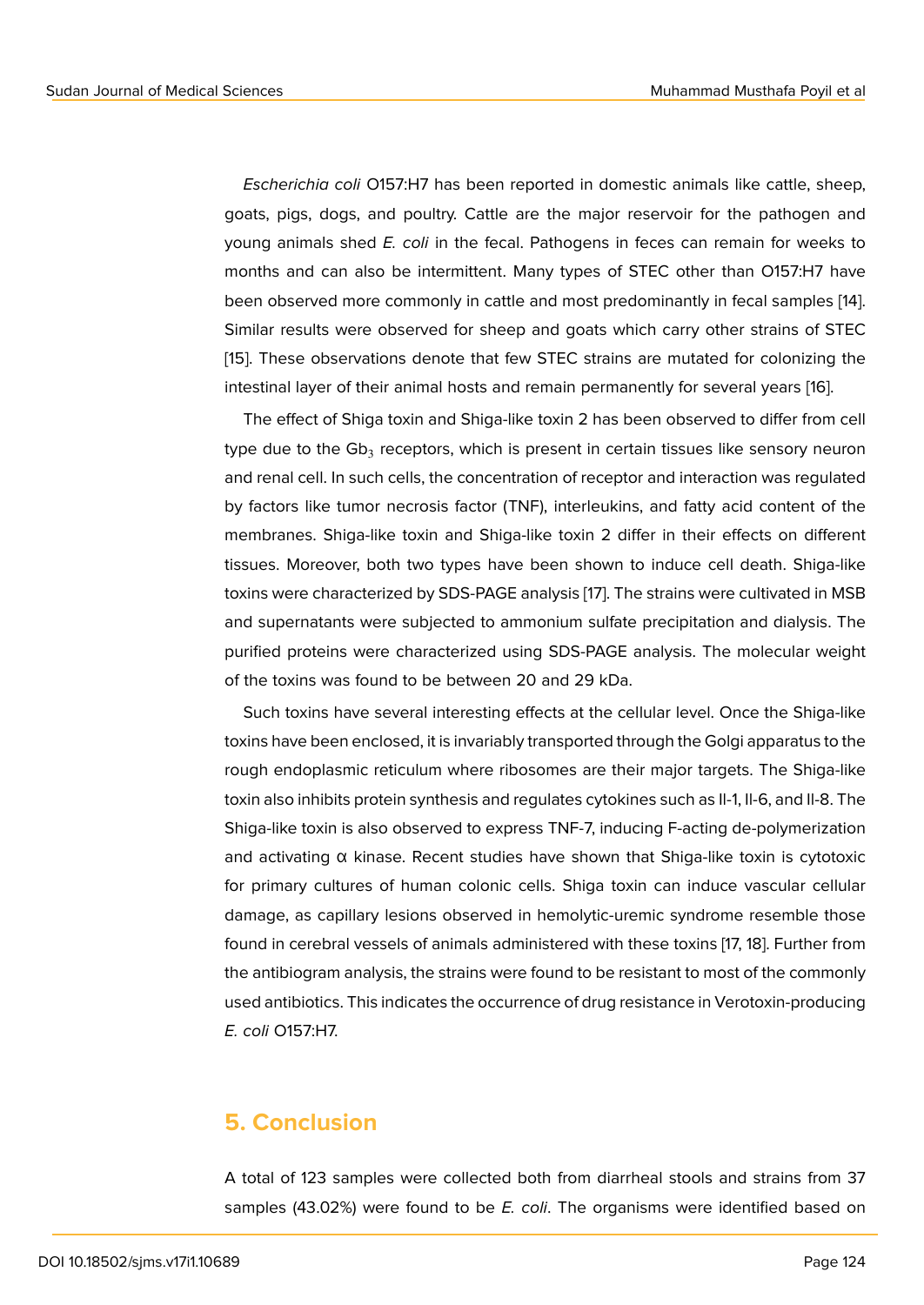their colony morphology on various media, cell morphology, and biochemical tests. The Shiga-like toxin production was identified by non-fermentation of sorbitol on SMAC agar plates. Confirmation of Shiga-like toxin was performed using agglutination assay. Twelve isolates showed agglutination and these isolates were confirmed to be *E. coli* O157:H7. The molecular weight of the Verotoxin was found to be between 20 and 29 kDa. The antibiogram profile of the four isolated strains against 10 standard antibiotics was determined.

### **Acknowledgements**

The authors are grateful to the Deanship of Scientific Research, Prince Sattam bin Abdulaziz University, Al-Kharj, Saudi Arabia for its support and encouragement in conducting the research and publishing this report.

## **Ethical Considerations**

### **Competing Interests**

The authors declare no conflict of interest.

### **Availability of Data and Material**

All relevant data of this study are available to any interested researchers upon reasonable request to the corresponding author.

### **Funding**

None.

### **References**

- <span id="page-9-0"></span>[1] Bryan, A., Youngster, I., and McAdam, A. J. (2015). Shiga toxin producing *Escherichia coli*. *Clinics in Laboratory Medicine*, vol. 35, no. 2, pp. 247–272.
- <span id="page-9-1"></span>[2] Nguyen, Y. and Sperandio, V. (2012). Enterohemorrhagic *E. coli* (EHEC) pathogenesis. *Frontiers in Cellular and Infection Microbiology*, vol. 2, no. 90, pp. 1–7.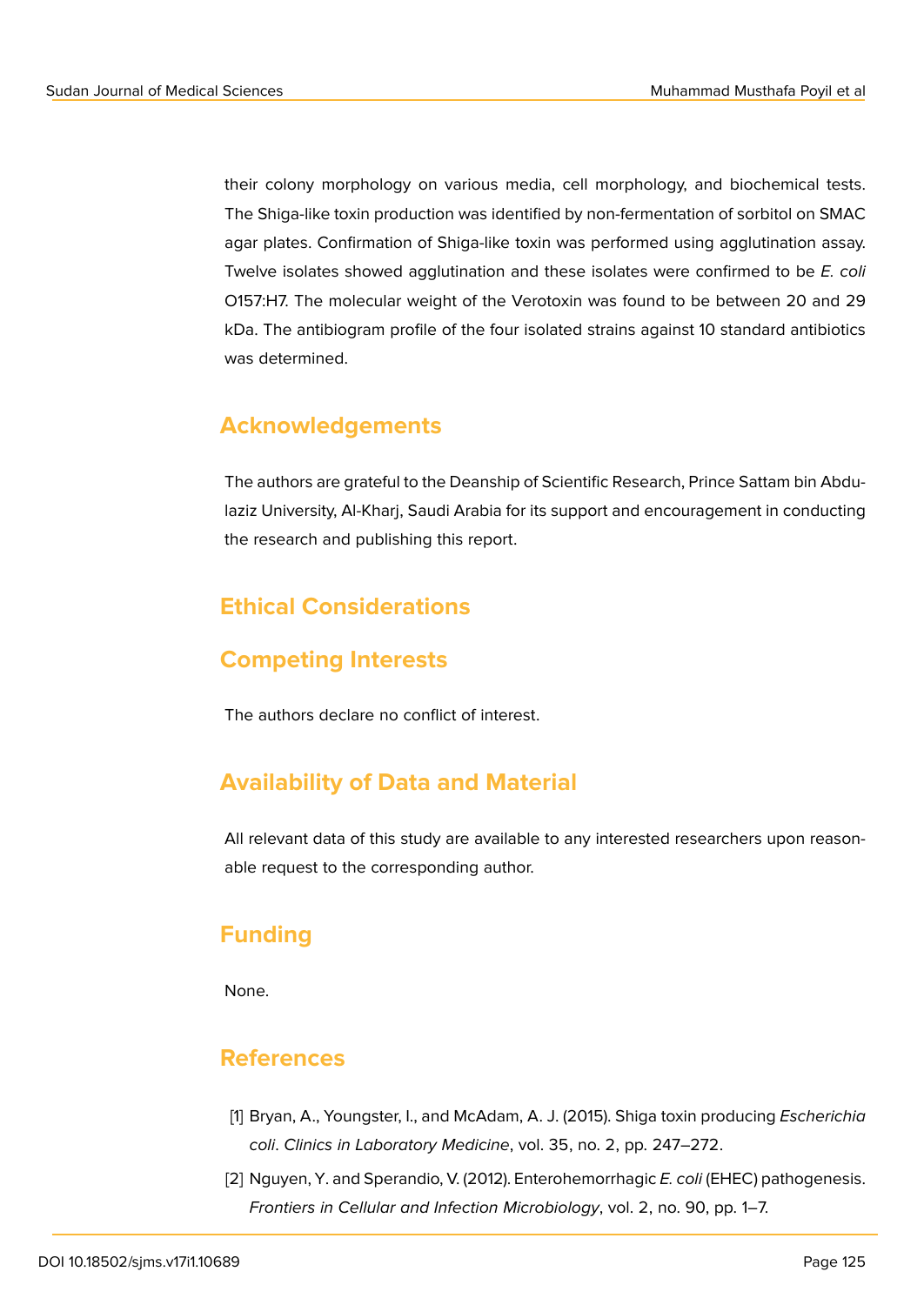- <span id="page-10-0"></span>[3] McWilliams, B. D. and Torres, A. G. (2014). Enterohemorrhagic *Escherichia coli* adhesins. *Microbiology Spectrum*, vol. 2, no. 3, pp. 1–19.
- [4] Pang, B., Zhao, C., Li, L., et al. (2018). Development of a low-cost paper-based ELISA method for rapid *Escherichia coli* O157:H7 detection. *Analytical Biochemistry*, vol. 542, pp. 58–62.
- [5] Zhou, S., Lu, C., Li, Y., et al. (2020). Gold nanobones enhanced ultrasensitive surfaceenhanced raman scattering aptasensor for detecting *Escherichia coli* O157:H7. *ACS Sensors*, vol. 5, no. 2, pp. 588–596.
- <span id="page-10-1"></span>[6] Liu, Q., Chen, L., Laserna, A. K. C., et al. (2020). Synergistic action of electrolyzed water and mild heat for enhanced microbial inactivation of *Escherichia coli* O157:H7 revealed by metabolomics analysis. *Food Control*, vol. 110, p. 10726.
- <span id="page-10-2"></span>[7] Guo, M., Zhang, L., He, Q., et al. (2020). Synergistic antibacterial effects of ultrasound and thyme essential oils nanoemulsion against *Escherichia coli* O157:H7. *Ultrasonics Sonochemistry*, vol. 66, p. 104988.
- <span id="page-10-3"></span>[8] Cui, H., Zhang, C., Li, C., et al. (2020). Inhibition of *Escherichia coli* O157:H7 biofilm on vegetable surface by solid liposomes of clove oil. *LWT*, vol. 117, p. 108656.
- [9] Stromberg, Z. R., Lewis, G. L., Marx, D. B., et al. (2015). Comparison of enrichment broths for supporting growth of Shiga toxin-producing *Escherichia coli*. *Current Microbiology*, vol. 71, no. 2, pp. 214–219.
- <span id="page-10-4"></span>[10] Pai, C. H., Gordon, R., Sims, H. V., et al. (1984). Sporadic cases of hemorrhagic colitis associated with *E. coli* O157:H7. Clinical, epidemiologic and bacteriologic features. *Annals of Internal Medicine*, vol. 101, pp. 738–742.
- [11] Kongmuang, U., Honda, T., and Miwatani, T. (1987). Enzyme-linked immunosorbent assay to detect shiga toxin of *Shigella dysenteriae* and related toxins. *Journal of Clinical Microbiology*, vol. 25, no. 1, pp. 115–118.
- [12] Griffin, P. M., Ostroff, S. M., Taxure R. V., et al. (1988). Illness associated with *Escherichia coli* O 157:H7 infections. *Annals of Internal Medicine*, vol. 109, pp. 705– 712.
- <span id="page-10-5"></span>[13] Duc, H. M., Son, H. M., Yi, H. P. S., et al. (2020). Isolation, characterization and application of a polyvalent phage capable of controlling Salmonella and *Escherichia coli* O157:H7 in different food matrices. *Food Research International*, vol. 131, p. 108977.
- [14] Etcheverria, A. I. and Padola, N. L. (2013). Shiga toxin-producing *Escherichia coli*: factors involved in virulence and cattle colonization. *Virulence*, vol. 4, no. 5, pp. 366–372.